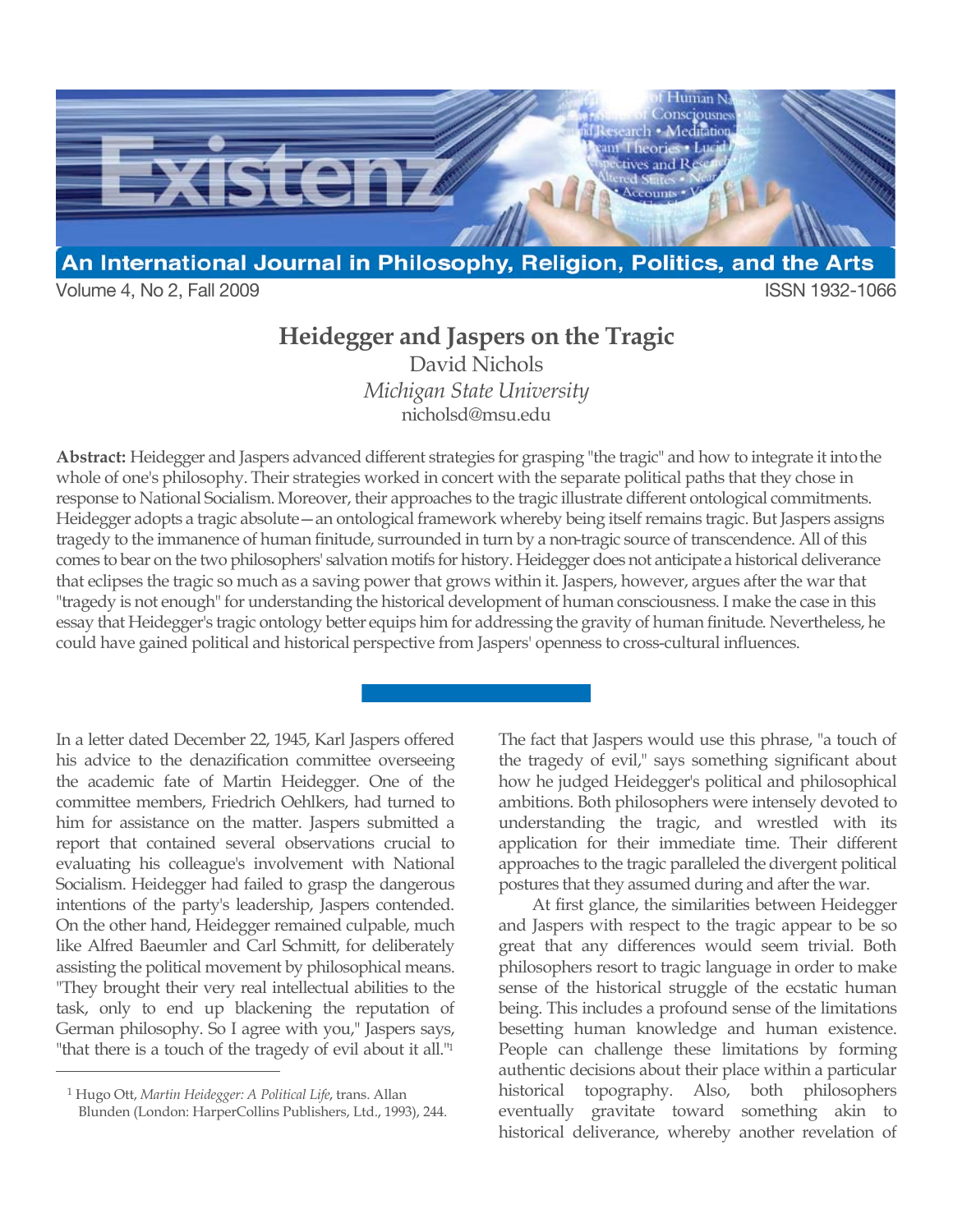being takes hold. Nevertheless, the points upon which they differ are equally critical for thinking about the essence of tragedy. Much of their disagreement has to do with the limits of tragedy itself, whether tragic descriptions suffice for explaining historical transitions in human thought. Heidegger accepts the sufficiency of tragic descriptions and in so doing manages to preserve the gravity of a Western history plagued by its own nothingness, through finitude and the forgetfulness of being. Jaspers argues for the insufficiency of tragic descriptions about historical transformation as he seeks to establish an increasing openness to transcendence accomplished through communication. In what follows below, I outline these different positions about the tragic and explain how we can forge a tragic vision that preserves the gravity of nothingness while simultaneously remaining open to the expansion of meaning through cross-cultural influence.

## **Heidegger's Approach to the Tragic**

We begin with Heidegger, whose best efforts to understand the tragic came during a highly transitional stage in his philosophy. Moreover, it was no accident that he was most actively engaged with tragedy while the Nazi regime was in power. He was convinced, for a short while, that a moment of vision had come for the German *Volk*, one that they needed to seize with heroic resolve for the sake of welcoming another historical inception of being. At the same time, this encounter with the tragic was more than a political exercise for Heidegger. It provided him with a language whereby he could rework some of his most basic concepts from his magnum opus *Being and Time*. In that earlier work, Heidegger had introduced the term *Da-sein* to describe the entire ecstatic process of being here, present within a world that affords no permanent residence—in total, the being of the human being. He had described the perpetual estrangement of the human being in the midst of beings as an "uncanny" phenomenon.2 This much would remain crucial for the development of his thought about tragedy in succeeding years. What he sought to transform from *Being and Time* was the manner in which Dasein stands within its world and receives its habitation. Issues of freedom and necessity would be essential for this so that Heidegger could distinguish Dasein's performance more clearly from the specific role that being plays in the unfolding of history. This causes him to develop two successive strategies during the period of National Socialism for conceptualizing the tragic. In the first strategy, he emphasizes a violent, primordial struggle whereby Dasein attempts to break through prevailing commitments to meaning. In the second strategy, he prescribes the more subdued theme of waiting upon being, whereby Dasein prepares for the arrival of another historical revelation.

The first of the two approaches pitted the agents of creativity against the imposing ontological restraints that engulf them. This antagonism was evident in the infamous rectoral address of 1933, when Heidegger characterized the spiritual mission of the university in terms of a heroic self-assertion that "stands in the storm" of the historical crisis of nihilism.3 This selfassertion of the German university amounted to a Promethean defiance aimed against the ordinary, sleepy ways of thinking that had come to dominate the sciences. In order to prepare for another revelation of being, the community must wrestle with the appearances, question the essences of beings, remain open to their mystery, and set this receptivity to work for the university. The same sense of struggle (*Kampf*) dominates Heidegger's first lecture course on Hölderlin in the Winter semester of 1934-35.4 Hölderlin ascribes an "excessive inwardness" to the poet, which Heidegger interprets as a deep intimacy with what is essential to beings. On the basis of this intimacy (*Innigkeit*), the poet has the ability to challenge the prevailing ontological order, i.e., the way that beings fit together into a meaningful structure. More specifically, he recognizes a fundamental mood (*Grundstimmung*) that hangs over beings for their particular historical epoch, and thereby lends its own particular reception of the being of beings. The poet provides a language through which beings can step forth once again, from their mysterious essences, into another single, cohesive world of appearances.

In the 1935 *Introduction to Metaphysics* lectures, Heidegger elaborates further on this struggle for the appearances while interacting closely with Greek

 $\overline{a}$ 

<sup>2</sup> Martin Heidegger, *Being and Time*, trans. John Macquarrie and Edward Robinson (New York: Harper & Row Publishers, 1962), 233.

<sup>3</sup> Martin Heidegger, "The Self-Assertion of the German University," in *The Heidegger Controversy: A Critical Reader*, ed. Richard Wolin (Cambridge: The MIT Press, 1993), 39.

<sup>4</sup> Martin Heidegger, *Hölderlins Hymnen "Germanien" und "Der Rhein"* (Frankfurt: Vittorio Klosterman, 1999).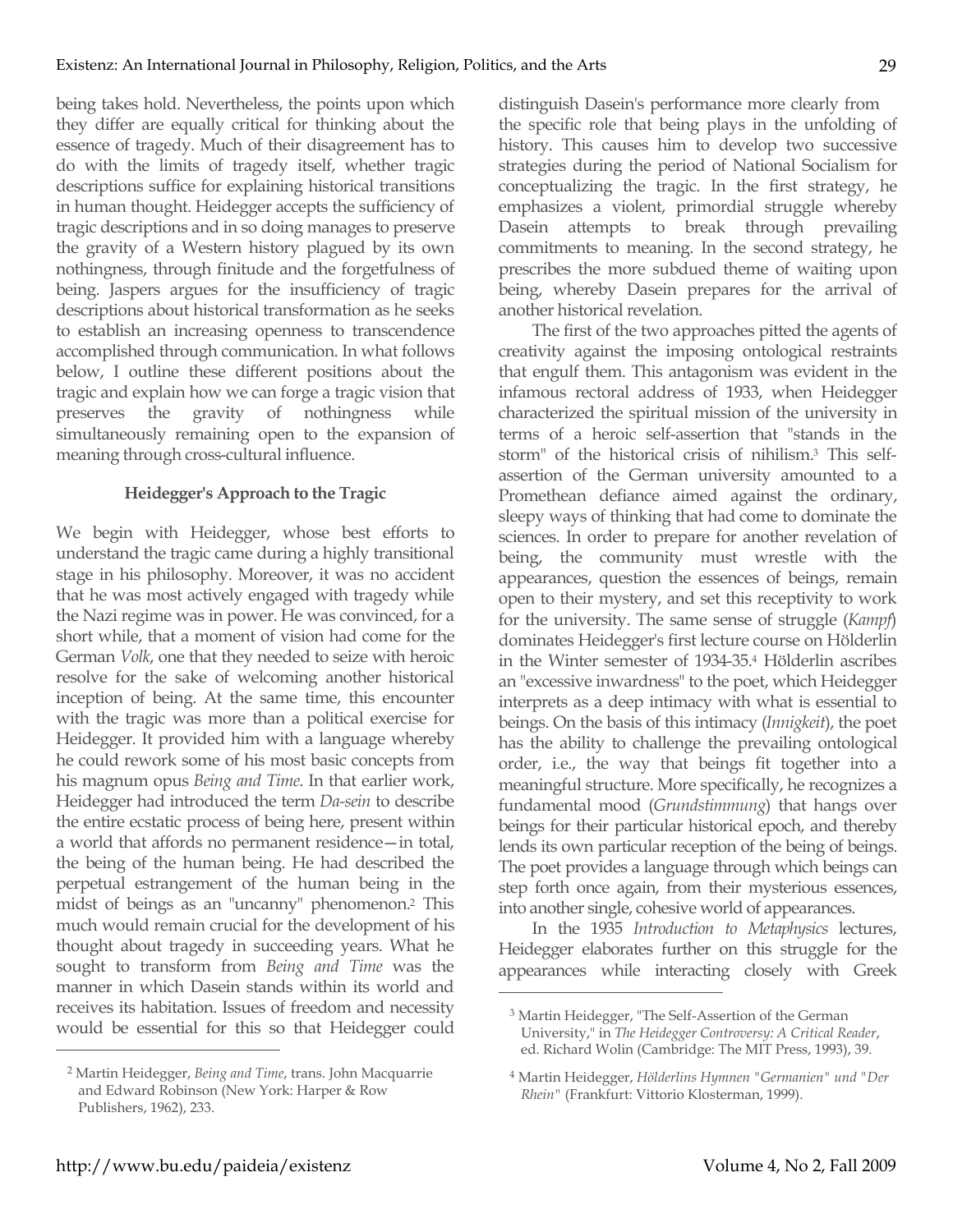sources. The crisis takes the form of a *polemos*, following Heraclitus' saying, "War (*polemos*) is the father of all and king of all, and some he shows as gods, others as humans; some he makes slaves, others free."5 Heidegger explains the *polemos* as a violent exchange that opens into oppositional but interdependent forces, literally a setting out and apart from one another (*Aus-einander-setzung*).6 On one side of the opposition is *dikē*, the ontological violence that overwhelms human beings with a worldcontext, a fugue of the appearances, and simultaneously presses them into conformity with that fittingness. On the other side of the opposition is *technē*, the creative knowledge whereby human beings crash against the current semblance of meaning with new possibilities for thinking. In order to make an impact on their surroundings, these creators must be willing to sacrifice their familiarity with everything that previously made their lives meaningful; they must be willing to take a leap over the abyss of their own nothingness (*IM* 188). Heidegger finds inspiration for this double violence in the tragic poetry of Sophocles' *Antigone*, the drama whose heroine speaks on behalf of the ground of the *polis*, contrary to the prerogatives of the king. One of the choral poems in the drama, the so-called "Ode to Man" passage, caught Heidegger's attention. The chorus describes a man who reworks his environment for the purpose of making his way differently within it: he fashions a boat from timber growing along the shoreline; he cultivates the earth for the sake of growing crops; he tames the wild animals and sets them to work; and he develops a language from which he can reason. In Heidegger's interpretation of the poem, the human being is "most uncanny" because of his ability to perpetually tear away one type of dwelling for the purpose of creating another.7 Meanwhile, the tragic nature of this cycle is reinforced by how the human being, despite all of his creative accomplishments, remains homeless estranged from the hearth of being.

The tragedy of human existence was not something that Heidegger was willing to limit to just

confrontation and homelessness. The forgetting of being played an equally crucial role for him: it allowed him to develop a broader narrative about the downfall of human history. The *Introduction to Metaphysics* includes warnings about contaminating forces that have crept into the Western tradition and choked its possibilities for an original encounter with being. Among these contaminants is the growing power of technology, which threatens to prevent beings from showing themselves as they are. Instrumentalism plays a role in this by reducing all beings to their usefulness, to the point where intelligence itself supposedly functions as a tool in the service of some task. Marxism, positivism, and biologism exemplify instrumental thinking since they seek to organize and regulate an observable world without questioning the ontological origins behind what they encounter (*IM* 49). All of this has contributed to a steady withdrawal of beings into concealment, hidden beneath a cloak of nihilism—what Hölderlin already identified in his time as "the flight of the gods." Heidegger reasons that in order for Germany to lead Europe in another spiritual direction, it must guard itself against foreign influences operating on behalf of instrumentalism. "Russia and America, seen metaphysically, are both the same: the same hopeless frenzy of unchained technology and of the rootless organization of the average man" (*IM* 40). The exclusivity of Germany's spiritual mission seems to swell for Heidegger to the point where he quickly dismisses, and in some cases demonizes, other people groups. It is an exclusivity that convinces him, more and more, that Germany shares a common fate with the Greeks.

In subsequent years, Heidegger developed a second strategy for understanding the tragic. One can see this most clearly in his 1942 lecture course on Hölderlin's hymn, *Der Ister*—a lecture course that facilitated a more extensive analysis of Sophocles' *Antigone*. <sup>8</sup> By this point, Heidegger had abandoned the polemic of an ontological violence shared by the creators of the state and their larger world-context. He replaces the violence with a preparatory vigil, one that borrows from Hölderlin's distinction between the "proper" and the "foreign." This dynamic explains how the historical debts of a community linger within its current way of being. Thusly, that which is foreign to being German—namely,

 $\overline{a}$ 

<sup>5</sup> Patricia Curd, ed., *A Presocratics Reader: Selected Fragments and Testimonia*, trans. Richard D. McKirahan, Jr. (Indianapolis: Hackett Publishing Company, 1996), fragment 79, 37.

<sup>6</sup> Martin Heidegger, *Introduction to Metaphysics*, trans. Gregory Fried and Richard Polt (New Haven: Yale University Press, 2000), 65 [henceforth cited as *IM*].

<sup>7</sup> Heidegger renders Sophocles' *deinon* human being as *unheimlich*—in English, uncanny or unhomely (*IM* 159).

<sup>8</sup> Martin Heidegger, *Hölderlin's Hymn "The Ister*,*"* trans. William McNeill and Julia Davis (Indianapolis: Indiana University Press, 1996).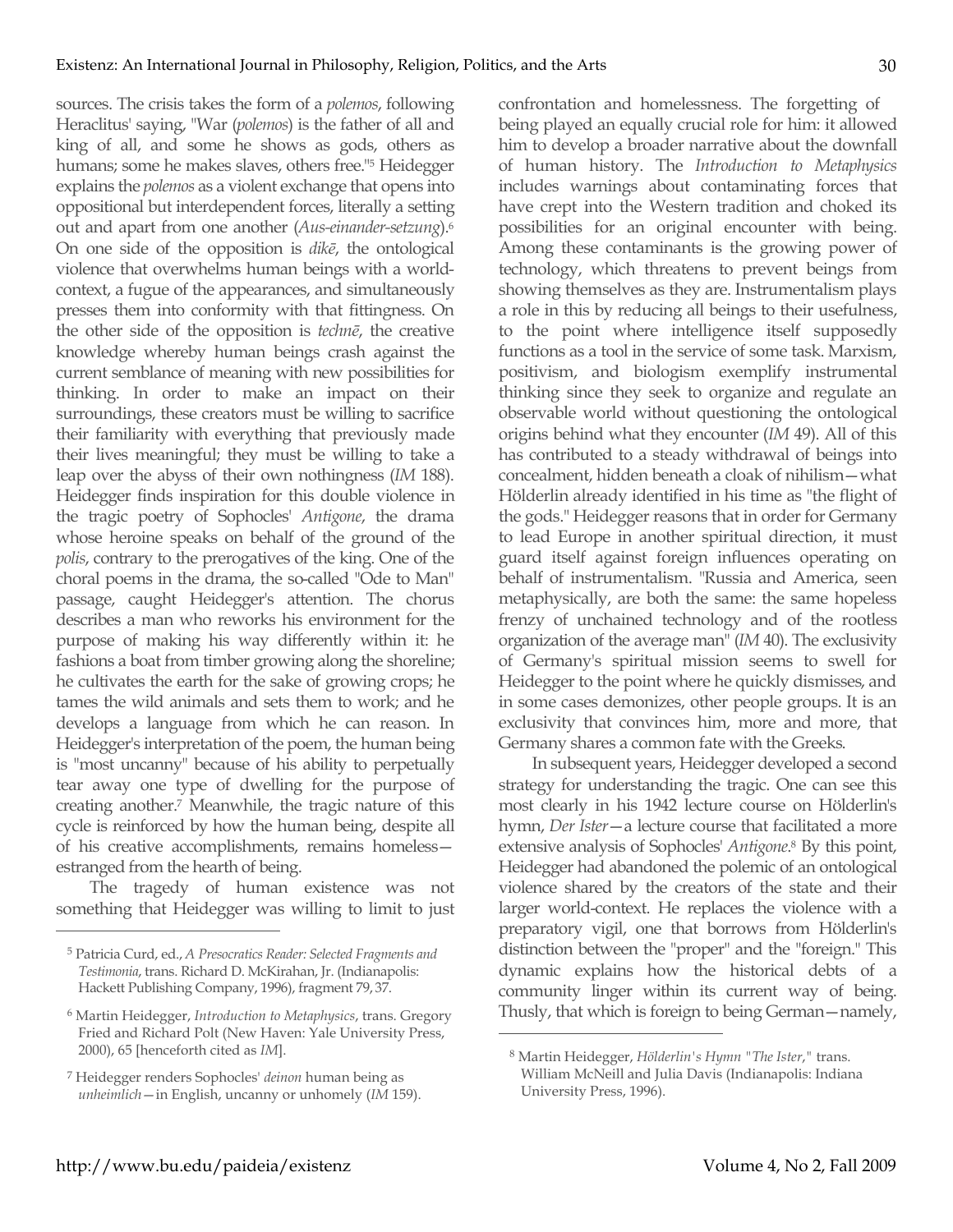31

the holy pathos of the Greeks—remains present within what is proper to being German. Heidegger explains that the transition from one ontological configuration to another depends upon a remembrance or re-thinking (*An-denken*) of this otherwise concealed ground-withinthe-ground of Dasein's historical situation. The poet plays an integral role in the turning of ground, not by violently forcing open another beginning, but by patiently welcoming another arrival of being to take hold through language. The heroine Antigone embodies the loyalty to the ground required by great poets like Sophocles or Hölderlin to fulfill their historical callings. What makes this turning of ground tragic is that uncanny Dasein remains perpetually homeless—condemned to the finite space of its limited knowledge and existence regardless of whatever inception of being or "homecoming" may open for it next. Sophocles describes the ecstatic nature of Dasein rather well in Heidegger's estimation: the human being is already underway with no way out (*pantaporos-aporos*); the city loses its site at the same time that it rises high (*hupsipolis-apolis*).

The second strategy for grasping the tragic differs from the first by placing Dasein's fate more in the hands of being itself. In the *Introduction to Metaphysics*, the division between creators and their imposing world was somewhat more balanced. By the time of the Ister lectures, the unfolding of the history of being comes largely on its own accord, its poets lending their voices. Already the poet's responsibilities resemble what Heidegger would later term *Gelassenheit*, the releasement that lets the being of beings be.9 The fact that he wants to prepare for the arrival of another being instead of forcing it through violence also suggests a change in political perspective. National Socialism simply was not going to facilitate a rejuvenation of Western thought on a scale that mirrored what the Greeks had accomplished. Of course, this did not keep Heidegger from holding Germany's neighbors in contempt, or from imagining that its heritage was primarily a Greek one. But it was, at least, a mournful remembrance of the past that eagerly anticipates a future deliverance. This motif of waiting still allowed him to maintain his historical narrative of descent, whereby an admirable Greek beginning had steadily given way to the forces of nihilism. The tragic drama "commences with the down-going," he says when commenting on the opening lines of the *Antigone*. 10

## **Jaspers' Approach to the Tragic**

Jaspers' approach to the tragic shares many of the same basic features, largely as a result of his commitments to existentialism. Much of the similarity stems from his willingness to associate the tragic with the ecstatic nature of the human being. Yet Jaspers has his own unique way of describing how being speaks from beyond the limits of human knowledge and existence. He recognizes these boundaries as limit-situations (*Grenzsituationen*) marked by the inescapable realities of struggle, suffering, guilt, and death.<sup>11</sup> As humans wrestle with boundaries, one sometimes becomes aware of possibilities that lie beyond the immanence of mundane existence. Such experiences of transcendence are made possible by the singularity and otherness of being at the source of what Jaspers calls the Encompassing—the unlimited provision of a limited world-structure. The Encompassing is not merely some particular horizon of meaning, but ultimately a deeper, comprehensive whole that engulfs all passing horizons.12 Likewise, every individual person harbors within himself or herself the secret of infinite being, the self-concealing origin for a finite existence. Jaspers uses the term *Existenz* to describe this recurring potential to *be*, not to mention a necessity to be, within some particular enclosure of meaning. Fortunately Existenz has the freedom—indeed, it is the freedom—to challenge the limits of its current knowledge, and in a moment of transcendence, to temporarily break these bonds asunder (*RE* 32).

Nietzsche and Kierkegaard were important to Jaspers precisely because of their ability to stand at the margins of philosophical systems, in ways that opened them to transcendence. They were "scandalous exceptions" in their own era, Jaspers explains in a series of 1935 lectures, later published as *Reason and Existenz* (*RE* 29). They preferred to confront the limitations of reason, and to live in a manner cognizant of its underlying abyss; the self-enclosed rationality of the philosophical system no longer satisfied. What followed was the need for more authentic decisions,

 $\overline{a}$ 

<sup>9</sup> Martin Heidegger, *Gelassenheit*, (Pfullingen: Neske, 1992).

<sup>10</sup> Heidegger, Hölderlin's Hymn "The Ister," 103.

<sup>11</sup> Karl Jaspers, *Philosophy*, Vol. II., trans. E. B. Ashton (Chicago: University of Chicago Press, 1956) [henceforth cited as *P2*]. For an in-depth analysis of these categories, see Alan M. Olson, "Metaphysical Guilt," *Existenz* 3/1 (Spring 2008).

<sup>12</sup> Karl Jaspers, *Reason and Existenz*, trans. William Earle (Marquette: Marquette University Press, 1997), 52 [henceforth cited as *RE*].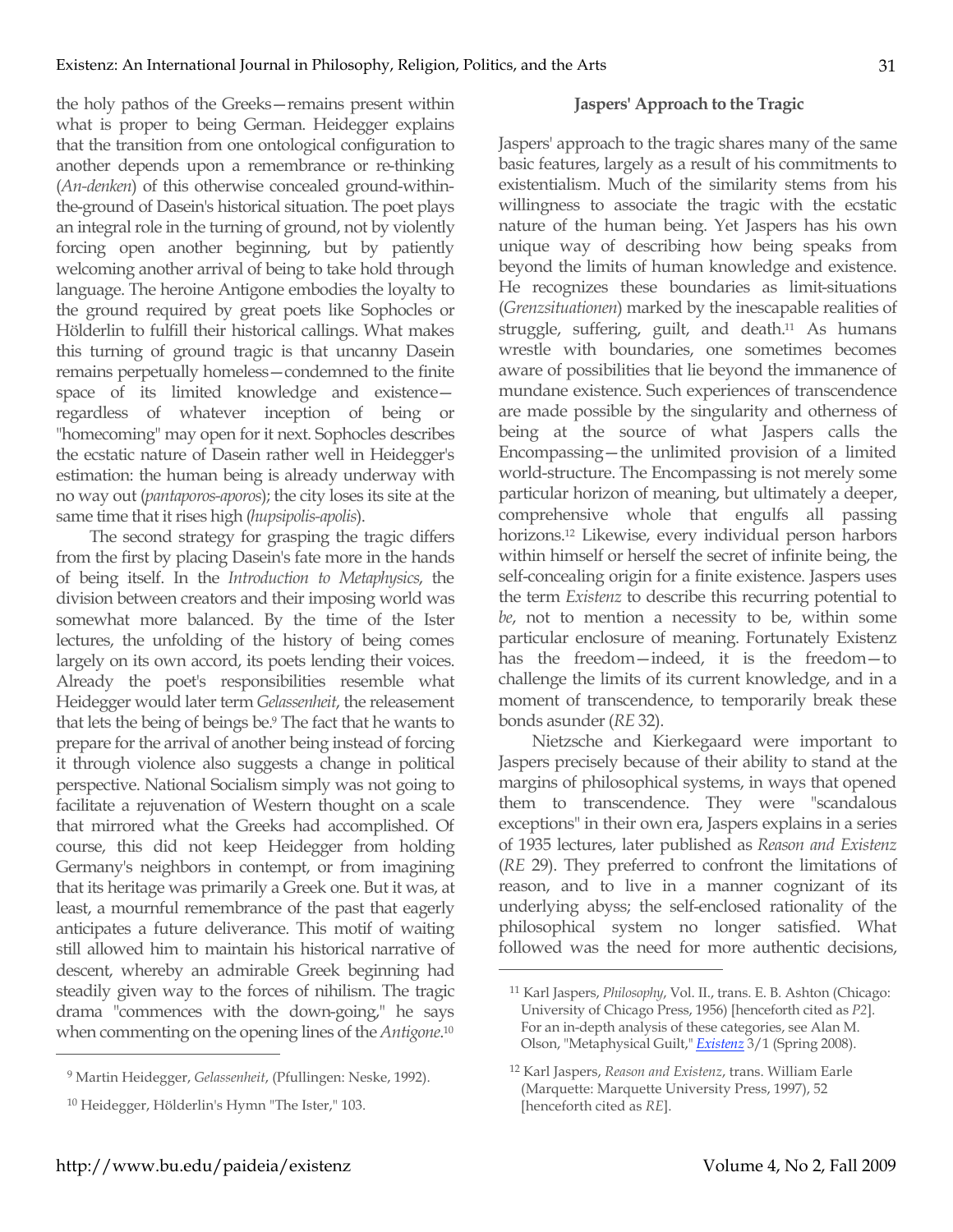ones that accepted the shipwreck of previous systems of thought, and then reached into the infinite and nonrational depths of Existenz for the sake of accomplishing something different. <sup>13</sup> But Jaspers observes that this dwelling at the margins had a debilitating effect upon Nietzsche and Kierkegaard. Neither of these figures was particularly successful at opening alternative worlds that succeeding generations could inherit. Yet their recognition of groundlessness the dismissal of every *terra firma*—continues to threaten the wider philosophical tradition with a similar impotence. As a result, Jaspers recommends that philosophy proceed from the margins without remaining entrapped within its loneliness. It must speak from a philosophical faith that leaps beyond the immanence of an already accepted rational totality, toward the transcendence of eternal being.14 The confrontation with the infinite then wields one of two results: either the despair of nothingness, wholly blind and meaningless, or the welcoming of being, which brings another fulfillment of the self (*PE* 28-29).

These ideas pertaining to the tragic provided Jaspers with the conceptual apparatus for making sense of the National Socialist era, as well as the responsibilities for Germans in its aftermath. In particular, guilt would be essential for grasping their shared limit-situation, accepting responsibility, and making progress toward another beginning. Before the Nazi regime had even come to power, Jaspers had addressed the importance of guilt by identifying it as a necessary component of the human condition. Every individual human being is guilty of living the exploitation of others, simply by means of one's communal interdependencies (*P2* 215). The individual who takes responsibility demonstrates an awareness of his or her limit-situation and bears the guilt formed within it. In *The Question of German Guilt*, 1946, Jaspers reformulates this under the rubric of "metaphysical guilt," which he distinguishes from other spheres of guilt, the criminal, political, and moral. "Metaphysical guilt is the lack of absolute solidarity with the human being as such—an indelible claim beyond morally meaningful duty."15 Jaspers concludes that, since he and his compatriots survived where others had died, those who remained were "guilty of being alive" (*QGG* 71-72). One year later, in *Von der Wahrheit*, Jaspers observes a parallel principle of guilt among the Greeks whereby individuals stand guilty of being born.16 Antigone bears the curse of having been born the descendent of Oedipus' incestuous union (*TNE* 55). The cursed daughter embraces the guilt of who she is, and as a result, lives an exceptional life, as one prepared for her own death.

Jaspers offers his most sophisticated treatment of the tragic in this same section of *Von der Wahrheit*, which was published separately under the title of *Tragedy is Not Enough*. In this analysis, he reiterates the cyclical logic of confronting limit-situations for the sake of surpassing them. The tragic hero stands at the border between two eras, the sacrificial victim for a new principle, as in the case of Socrates or Julius Caesar (*TNE* 49). Still, tragedy wants more than just the perpetual replacement of shared horizons according to Jaspers; in its greatest moments tragedy seeks, through a catharsis of the soul, for deliverance (*TNE* 36). The Greeks exhibit this in the ways that they juxtapose the finite and the infinite, either as a conflict shared by mortals and gods, or all beings positioned against fate. The breach opened by the finite and the infinite, so necessary for tragic knowledge, always implies a kernel of hope—"a sense of the infinite vastness of what is beyond our grasp" (*TNE* 48). This sense of infinite being allows for a burst of transcendence that makes possible a deliverance from specific limit-situations and brings tragic knowledge to another fulfillment. Jaspers rejects any absolute tragedy, which would eliminate deliverance from the logic of historical transition. Any tragic vision that rests in the despair of nothingness risks apathy about the limit-situation; it assumes the irresponsible aestheticism of the removed spectator (*TNE* 72). Moreover, Jaspers refuses to accept that the ground of all being is tragic, as though being itself has a crack running through it (*TNE* 93-94). Proponents of this particular view—and Heidegger must be chief

 $\overline{a}$ 

<sup>&</sup>lt;sup>13</sup> "In action, I truly accomplish something out of potential Existenz only if I am consciously prepared to accept its shipwreck." (*RE* 118).

<sup>14</sup> Karl Jaspers, *Philosophy of Existence*, trans. Richard F. Grabau (Philadelphia: University of Pennsylvania Press, 1971), 24-25 [henceforth cited as *PE*].

<sup>15</sup> Karl Jaspers, *The Question of German Guilt*, trans. E. B. Ashton (New York: Capricorn Books, 1947), 71 [henceforth cited as *QGG*].

<sup>16</sup> Karl Jaspers, *Tragedy is Not Enough*, trans. Harald A. T. Reiche, Harry T. Moore, and Karl W. Deutsch (Boston: Archon Books, 1969), 53 [henceforth cited as *TNE*].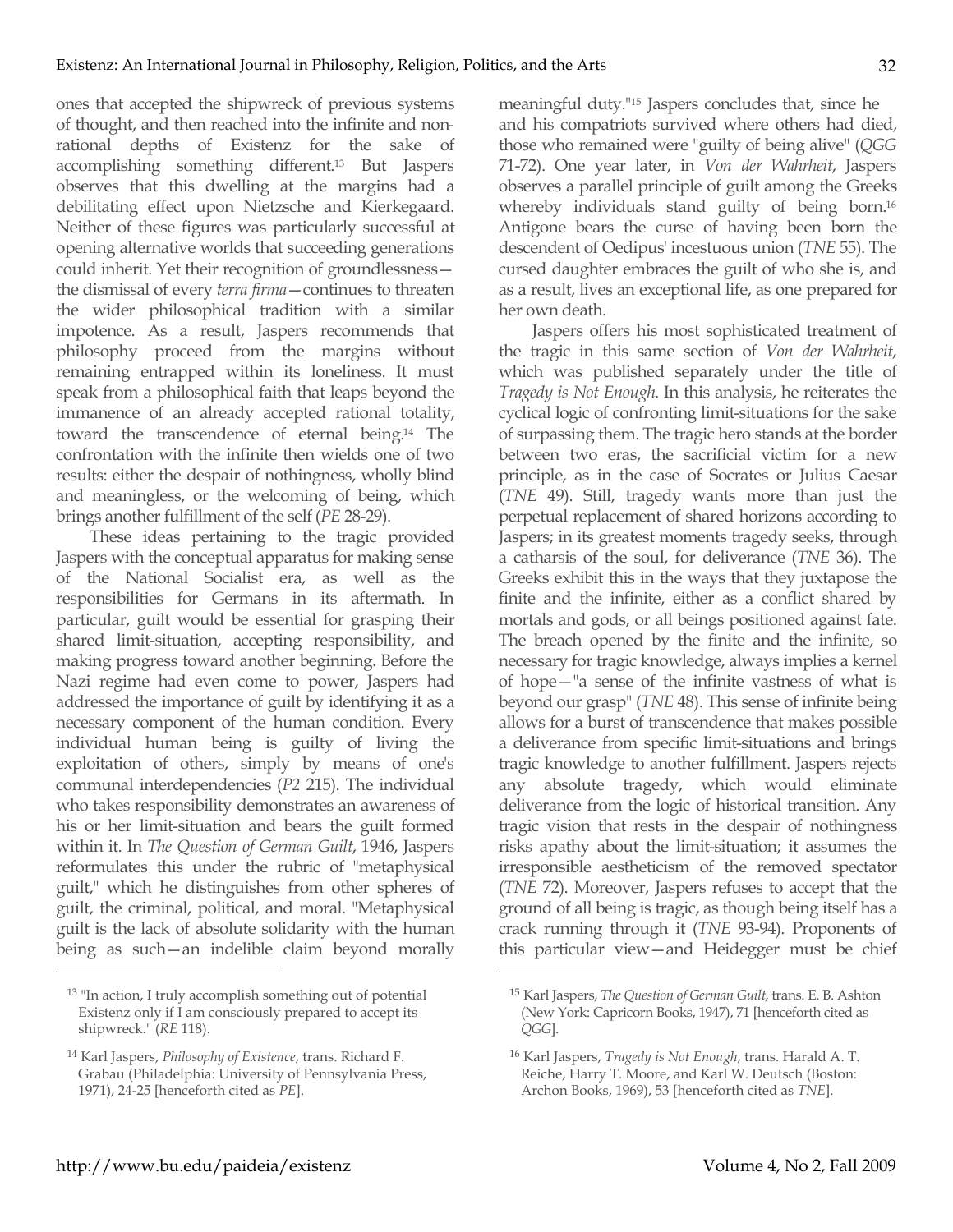among them—have supposedly made the mistake of reinserting a characteristic of the phenomenal world back into being itself.

The emphasis upon deliverance allows Jaspers to situate tragic knowledge within a larger historical continuum. The pre-tragic civilization recognizes suffering as a cosmological fact, yet without pressing the boundaries of its own limit-situation. When a civilization adopts tragic knowledge, it becomes restless about its limitations in a way that replaces the primitive complacency that once dominated. But the deliverance that the hero yearns for in tragic knowledge anticipates another realization, one more cognizant of the power of transcendence. Revealed religion accomplishes this by introducing a deeper liberation, one that provides deliverance or redemption by means of special revelatory claims. World saviors enter the scene, not simply to bring human beings into another momentary release from their bonds, but to lead them toward deliverance as a whole (*TNE* 73). They accomplish this by introducing messages of love that allow a community to achieve mutual goals. The solidarity of human beings struggling together and loving one another makes possible a communication that opens greater possibilities for deliverance than those once afforded by the tragic (*TNE* 87). Participants in dialogue are more likely to arrive at a moment of transcendence if they are "keeping faith to the end" (*P2* 66). On the basis of their loving struggle, communication gives rise to shared horizons that are more encompassing and less constrictive.17 As a result of this expansion of meaning, the deliverance once experienced within tragic knowledge must give way to a deliverance from tragic knowledge.

Jaspers ascribes a progressive trajectory to history in that civilization increases its openness to being and expands its world consciousness. This historical ascendancy has many features in common with Hegel, including the perspective that Western thought advances beyond tragedy. Of course, when Jaspers describes how revealed religion eclipses tragic knowledge, he does not attempt the transition by sublimating previous forms of thought. Instead, he requires that an irreconcilable opposition persist as the basis for the tragic, lest one trivialize its significance (*TNE* 5, 79). Nevertheless, he does share with Hegel the sense that tragedy occupies a particular stage within the ongoing development of human consciousness. In Jaspers' case, this means that the tradition journeys through the tragic in order to experience deliverance from it (*TNE* 76). Without passing through this stage, human beings fail to recognize and take responsibility for their limit-situations in a way that can open them to post-tragic possibilities. Moreover, Jaspers acknowledges that something about the tragic remains steadfast despite the many historical developments directed toward infinite being. Insofar as being resides as the background of all backgrounds, it inevitably turns every structure of meaning into a ruinous heap. Ironically, even tragic knowledge cannot escape this fate: it becomes one of those steppingstones toward deliverance that also meets its own demise.

## **The Tragedy and Grace of Being**

The differences shared by Heidegger and Jaspers with respect to the tragic run as deep as their ontological commitments. Chief among these ontological matters is the relationship between being and nothingness, so that every major issue pertaining to the tragic seems to follow from it. Both philosophers accept the groundlessness of the empirical world as an important component for what constitutes a tragic philosophy. The ecstatic nature of human existence allows all beings to present themselves meaningfully, through language, albeit in ways that simultaneously conceal their ontological origins. This means that at the bottom of every something lay the secret of its no-thing. The nothingness underlying all beings has an oppressive quality about it because it reminds people that they can never completely belong within their particular meaning-structure. Where the two philosophers differ has more to do with the intimacy that being and nothingness share with each other. Heidegger accepts a much closer affinity between being and nothingness than just the abyss underlying the appearances. He describes being as though it were actually punctured by nothingness; he welcomes the notion that being has a crack running through it. He does this by attributing a more temporal status to being than most philosophers had hitherto been willing to accept, one where he sets being into the motion of its own primordial time. Jaspers on the other hand remains firmly rooted within the Kantian tradition of thinking about time as the formal a priori condition for all appearances. He honors this approach by restricting temporality to the realm of the phenomena, surrounded in turn by an everlasting present. These decisions about how it stands with

<sup>17</sup> Alan M. Olson, *Transcendence and Hermeneutics*, (Boston: Martinus Nijhoff Publishers, 1979), 20.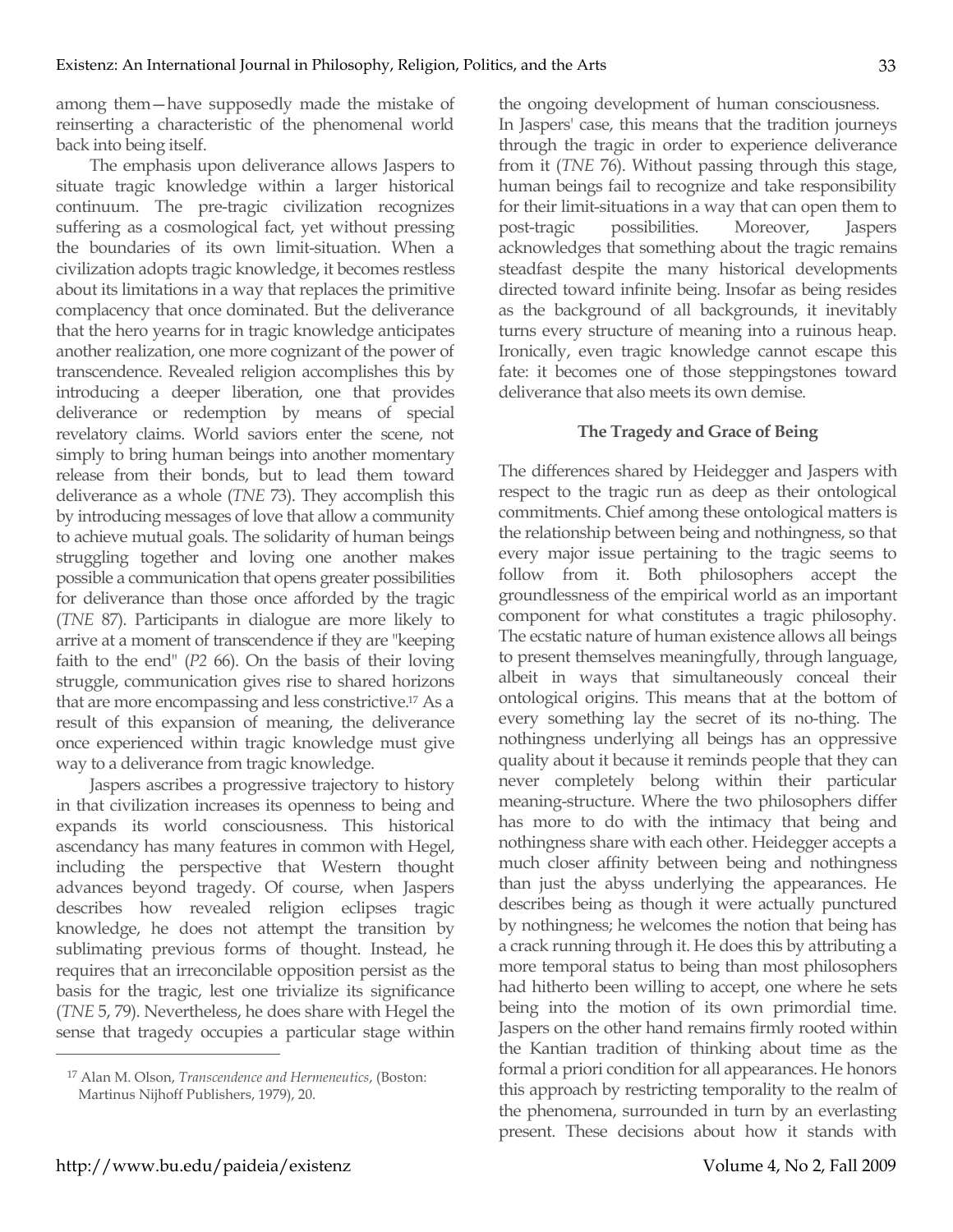being—choices pertaining to nothingness and temporality—stem from deeply held convictions about the starting points for ontology and philosophy in general. They explain why one philosopher would keep vigil for being from within the darkness of tragedy, whereas the other would continually attempt to step away from it.

The contrasting positions held by Heidegger and Jaspers about the proximity of being and nothingness also lead them to different accounts about the history of being. Heidegger's historical account borrows heavily from Hölderlin's sense of a turning of the fatherland, which depends upon the reworking of a foreign past that hides itself within a proper present. The nostalgia allows Heidegger to entertain a tragic decline of history that falls from some primordial site—in this case the Greeks—only to unravel itself in the apocalyptic ruins of nihilism. More importantly, he mirrors Hölderlin's refusal to submit nothingness to the healing actualization of spirit that one encounters in Hegelian dialectic. Jaspers recognizes the need to move past the sublimation of opposites and in this regard to preserve nothingness as unresolved breach. This does not prevent him, however, from retaining the hollowed shell of Hegelian optimism, supported by another perspective on historical redemption. Jaspers' views about deliverance resemble the teleology of the absolute insofar as history passes through successive stages aimed toward what is infinite. He does not bring the progress of history to closure in the absolute, nor does he suggest that civilization *must* receive deliverance at any of its transitional points. But he does trace the trajectory of history in the general direction of increasing redemption—most notably, in the progress from pre-tragic knowledge to tragic knowledge to revealed religion. This redemptive scheme still smacks of "the system" that he wants philosophers to avoid when doing philosophy from the margins. When existentialists appropriate the tragic into their philosophies, they usually do so with the aim of opposing redemption narratives of this sort—the type that passes through ascending stages of enlightenment.

t Although Heidegger manages to preserve the gravity of the tragic in his historical account, this does not keep him from committing serious errors of his own. For example, he ties the destiny of Germans so directly to idyllic Greek origins that he has the tendency to exclude other important historical contributions. In so doing, he completely ignores the impact of crosscultural sources when discussing the early development of Greek thought. He would rather portray the Greeks as though their arts and philosophy sprang entirely from their own native soil, i.e., without recourse to what must have been foreign within what was proper to being Greek. Along the path from the Greeks to their German successors, Heidegger mostly downplays Judeo-Christian and Latin influences by relegating them to the role of contaminants. As for his own time period, he eliminates the possibility of constructive discourse with America and Russia on the basis that they represent metaphysical dispositions that threaten to steer Germany away from capitalizing upon its historical potential. This contrasts sharply with Hölderlin's descriptions of German identity, which were far more open to positive complications: he brought the Occident and the Orient into discourse, as though the West sang all the way from the Indus; he identified Christian and Latin sources quite liberally, as the necessary lens for observing the Greeks; and he benefited from the foreign voices of his day by observing the social upheavals of the American and French revolutions. Yet none of this cross-cultural openness required him to relinquish his hold upon the tragic. Heidegger could have expanded his notion of the foreign in a similar way and thereby avoided the unilinear appearance of a pure Greco-Germanic connection. In fact, he might have argued for an historical ground that becomes increasingly complicated over generations of time. Such a ground would be open to more viable resources for retrieval and yet, tragically, all the more difficult to disentangle.

Both Heidegger and Jaspers integrate Christian themes of redemption into their descriptions of tragedy. This suggests, much to their credit, that they see more to tragedy than what Greek drama alone has to offer. Unfortunately, they still struggle to bring the Jerusalem and Athens axes together appropriately on matters of the tragic. The two philosophers actually share a common error whereby they refuse to attribute to Christianity a tragic vision of its own. In Heidegger's case, the problem manifests itself in the form of an odd subterfuge—the elevation of all things Greek despite the concealment of many things Christian. He often pushes Christianity to the periphery of the European experience for the sake of maintaining his historical narrative that originates with the Greeks. Meanwhile, this whole mythology of a superior Greek commencement, poured out into its historical dissolution, resembles the Christian motif of an original "fall" rooted in the paradise of God. Also, as Heidegger